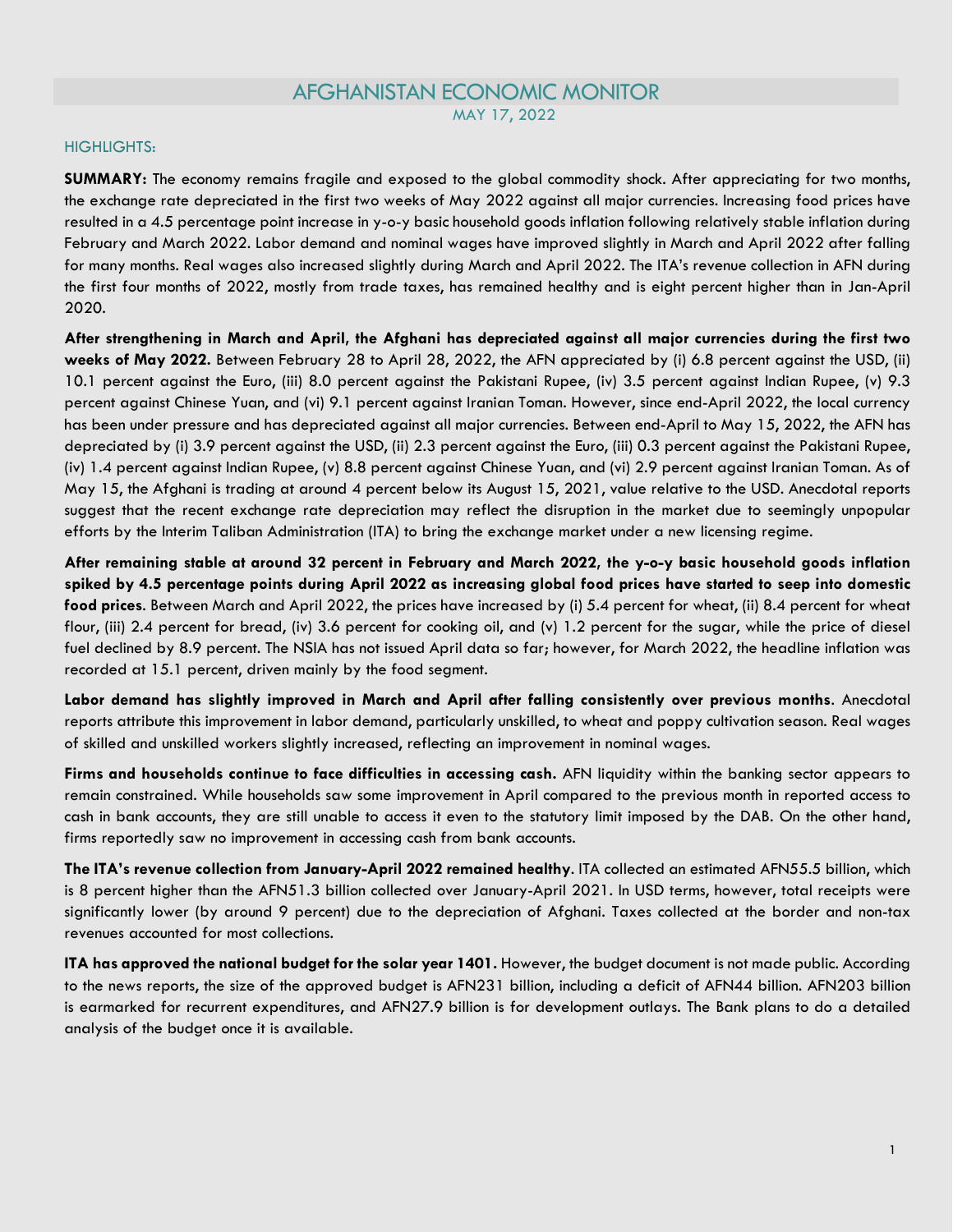### 1. PRICE CHANGES AND AVAILABILITY OF BASIC HOUSEHOLD GOODS

Increased food prices, especially for staples and edible oil, are driving headline and basic household goods inflation.



*Source*: National Statistics and Information Authority (NSIA)



#### *Source*: Price data from WFP weekly report, Index constructed by the Bank staff.

*Note:* This Index uses World Food Program (WFP) price data for ten critical household goods from all provinces. It applies consumption and population weights from NSIA to provide an aggregate snapshot of overall price trends.

| <b>BASIC HOUSEHOLD GOODS - Y-O-Y INFLATION</b><br>1.5. |          |          |          |        |          |        |               |        |          |        |        |        |
|--------------------------------------------------------|----------|----------|----------|--------|----------|--------|---------------|--------|----------|--------|--------|--------|
|                                                        | $May-21$ | $Jun-21$ | $Jul-21$ | Aug-21 | $Sep-21$ | Oct-21 | <b>Nov-21</b> | Dec-21 | $Jan-22$ | Feb-22 | 22-Mar | 22-Apr |
| <b>Bread</b>                                           | 2.0      | 1.7      | 3.8      | 7.5    | 6.2      | 7.8    | 8.6           | 8.7    | 10.2     | 11.6   | 12.0   | 14.9   |
| Fuel (diesel)                                          | 27.4     | 32.8     | 52.3     | 86.7   | 48.8     | 79.4   | 94.2          | 97.9   | 95.1     | 68.8   | 73.2   | 57.3   |
| Oil (cooking)                                          | 28.2     | 26.8     | 39.1     | 51.8   | 58.5     | 70.1   | 64.5          | 55.5   | 62.3     | 47.3   | 43.9   | 46.4   |
| <b>Pulses</b>                                          | $-2.2$   | $-1.7$   | $-0.9$   | 4.6    | 3.8      | 9.4    | 13.3          | 14.8   | 28.7     | 27.6   | 24.1   | 23.8   |
| Rice (high quality)                                    | 0.6      | 1.7      | 3.4      | 7.2    | 8.5      | 6.6    | 7.6           | 9.4    | 18.8     | 21.9   | 19.8   | 19.3   |
| Rice (low quality)                                     | $-3.4$   | $-2.5$   | 3.3      | 9.6    | 9.5      | 5.8    | 4.8           | 8.1    | 14.3     | 10.1   | 9.6    | 7.9    |
| Salt                                                   | $-1.8$   | 9.4      | 11.6     | 12.5   | 12.2     | 8.4    | 13.4          | 14.1   | 30.2     | 25.2   | 23.4   | 18.9   |
| Sugar                                                  | 3.1      | $-0.6$   | 2.1      | 7.5    | 12.5     | 21.2   | 24.2          | 25.7   | 35.3     | 27.1   | 24.7   | 24.4   |
| Wheat                                                  | 1.9      | 3.5      | 6.6      | 11.6   | 14.2     | 26.6   | 27.3          | 26.7   | 40.2     | 31.0   | 27.8   | 35.5   |
| Wheat flour (high quality)                             | $-9.6$   | $-8.5$   | 1.1      | 10.2   | 15.6     | 28.3   | 26.7          | 27.7   | 42.2     | 27.6   | 31.6   | 44.0   |
| Wheat flour (low quality)                              | $-10.1$  | $-8.1$   | 0.9      | 10.7   | 14.4     | 30.2   | 29.0          | 29.6   | 45.1     | 32.3   | 32.1   | 44.7   |
| <b>Basic Household Goods Price Inflation</b>           | 1.6      | 2.6      | 10.7     | 20.4   | 21.6     | 31.9   | 32.0          | 32.0   | 42.5     | 32.0   | 32.2   | 36.6   |

*Source:* Price data from WFP weekly report, Index constructed by Bank staff.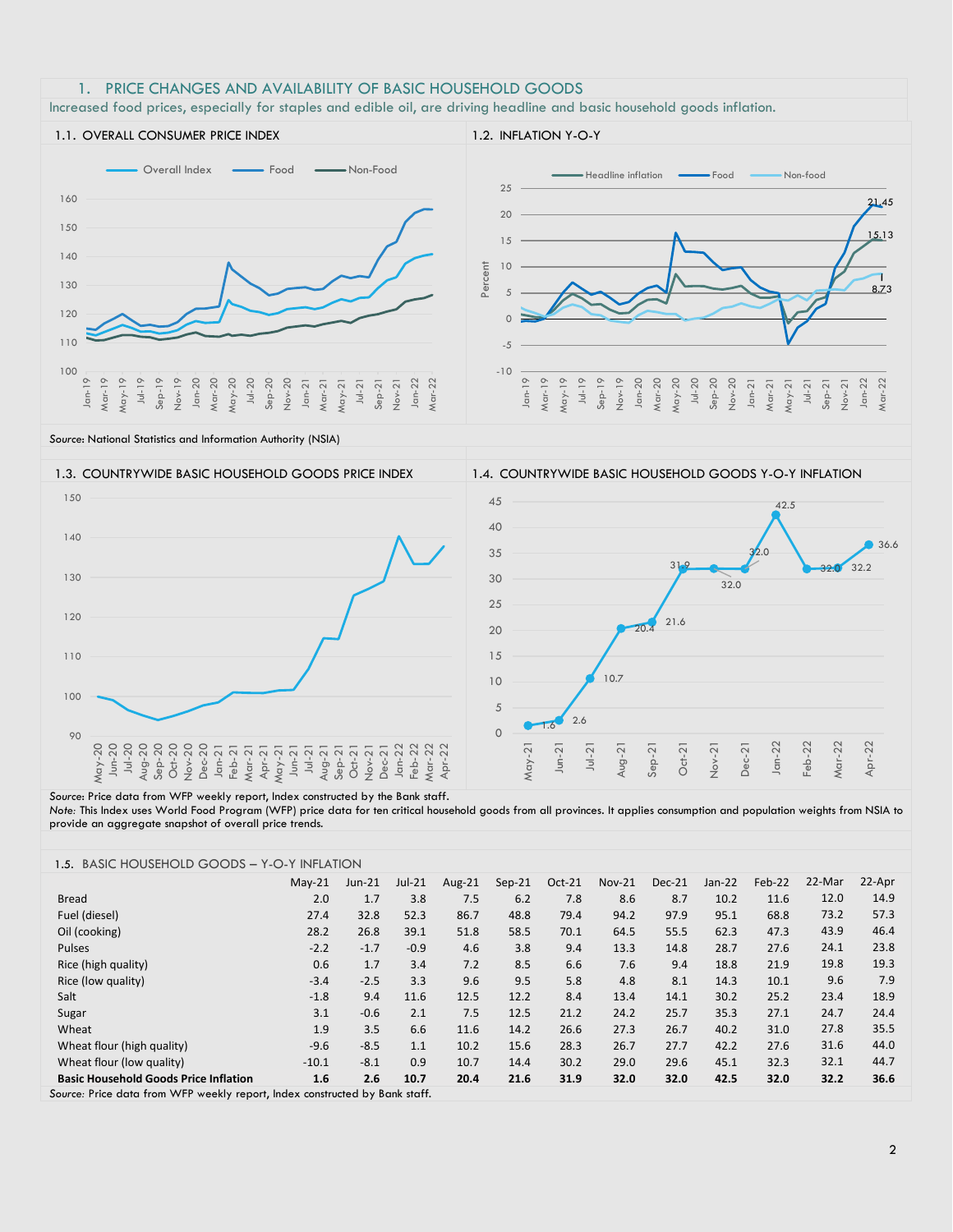



#### *Source*: Survey data collected by the World Bank's Third Party Monitoring Agent.

### 2. LABOR MARKET CONDITIONS

Nominal and real wages are recovering slightly since March after consistently falling since June 2021.



*Source:* Data from WFP and World Bank Staff elaboration; Real wages are calculated using price data from the NSIA. *Note:* Real wages to January 2022 are calculated based on CPI inflation reported by NSIA. Real wages for February and March are calculated based on CPI estimates prepared by the World Bank.

Demand for skilled and unskilled workers has been recovering marginally since February 2022, coinciding with harvesting season.

2.1. CHANGE IN LABOUR DEMAND FOR SKILLED AND NON-SKILLED WORKERS BETWEEN DECEMBER 2021 TO April 2022

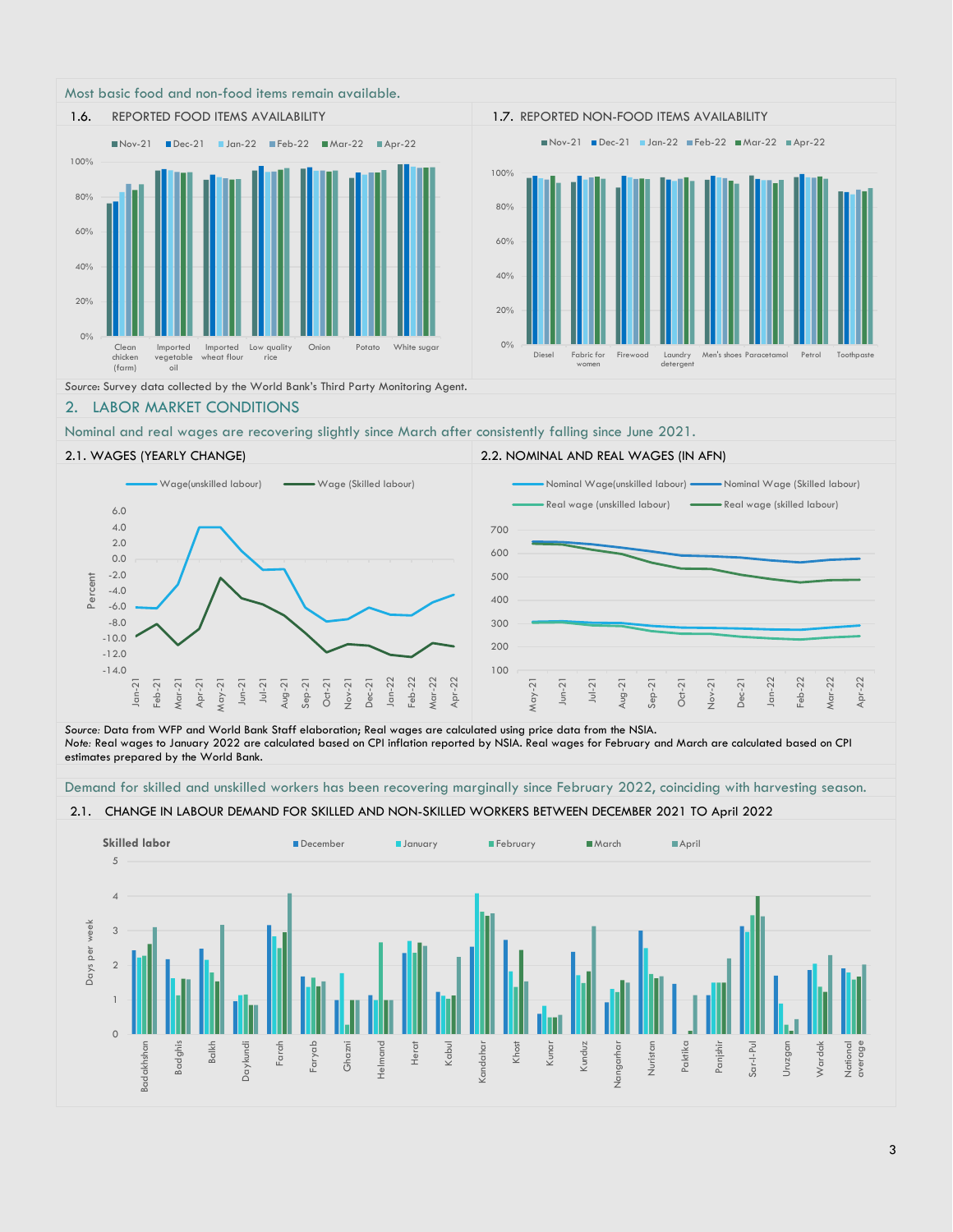

*Source*: Survey data collected by the World Bank's Third Party Monitoring Agent. *Note*: Data reflects the number of available workdays reported by skilled and unskilled casual workers seeking work. Skilled workers are: i) carpenters; ii) electricians; iii) masons; iv) painters; v)plumbers; and vi) tile workers.

### 3. REVENUES

The ITA's revenue collection in AFN over the January-April 2022 period surpassed the performance in January-April 2021 by eight percent.



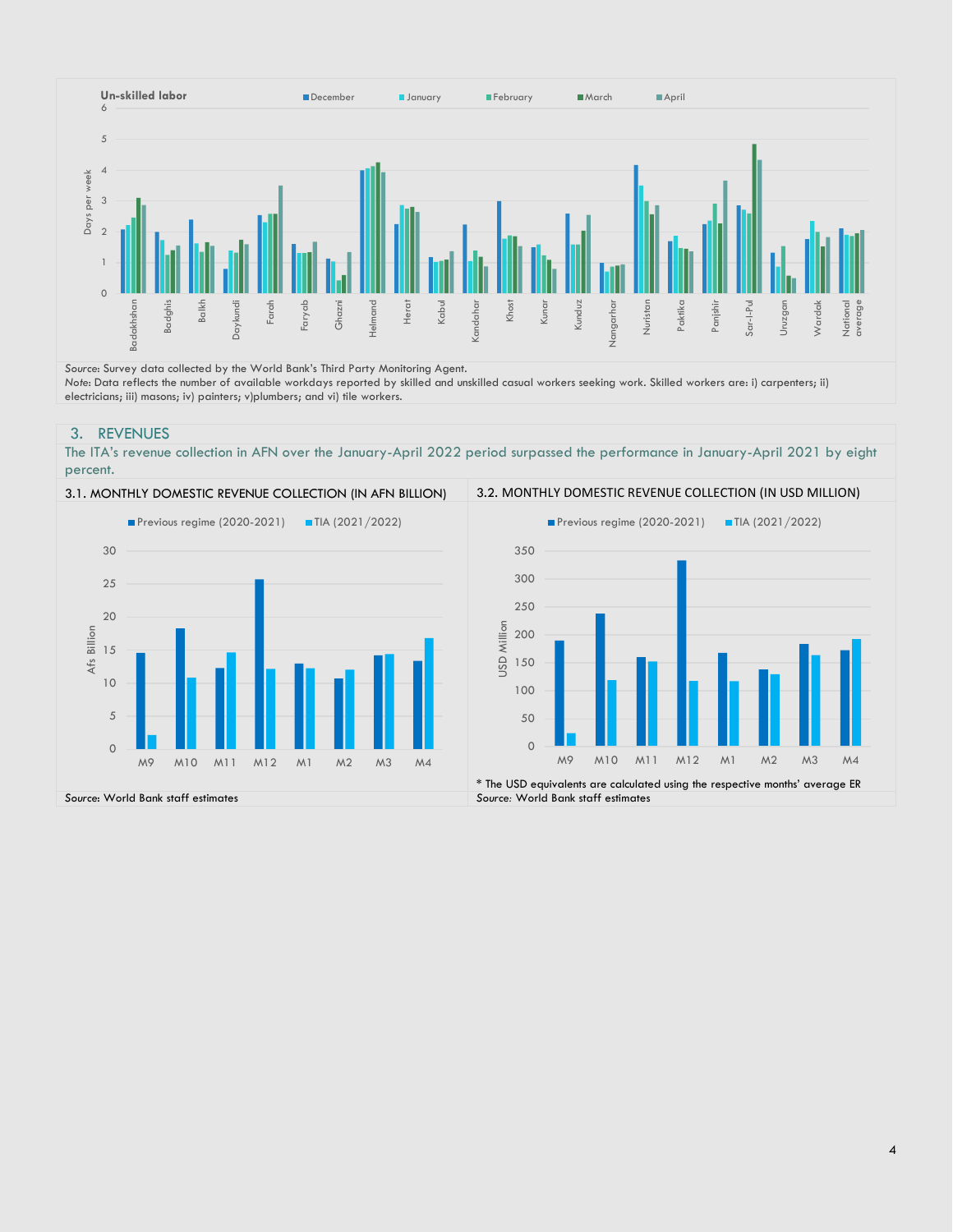### 4. FOREIGN EXCHANGE AND FINANCIAL MARKET OPERATIONS

After strengthening against all major currencies in March and April 2022, the AFN is weakening against USD, EURO, and CY during the first two weeks of May 2022.



*Source*: Data from DAB and World Bank Staff elaboration.

#### 4.2. EXCHANGE RATE – DEPRECIATION BY CURRENCY SINCE END-JULY, 2021

| EXCHANGE RATE DEPRECIATION - Since END July 2021 |                                                                     |           |           |           |           |           |          |           |           |           |           |
|--------------------------------------------------|---------------------------------------------------------------------|-----------|-----------|-----------|-----------|-----------|----------|-----------|-----------|-----------|-----------|
|                                                  | 15-Aug-22                                                           | 30-Aug-22 | 30-Sep-22 | 28-Oct-22 | 28-Nov-22 | 27-Dec-22 | 1-Feb-22 | 28-Feb-22 | 31-Mar-22 | 27-Apr-22 | 15-May-22 |
| AFN/Euro                                         | $-3.78$                                                             | $-7.48$   | $-8.64$   | $-9.96$   | $-12.82$  | $-17.54$  | $-15.96$ | $-8.99$   | $-3.91$   | 0.24      | $-2.04$   |
| AFN/PKR                                          | $-2.95$                                                             | $-7.78$   | $-0.56$   | $-0.30$   | $-4.92$   | $-9.37$   | $-10.34$ | $-2.60$   | 0.92      | 5.19      | 4.88      |
| AFN/INR                                          | $-7.23$                                                             | $-7.73$   | 1.41      | $-3.01$   | $-6.24$   | $-9.01$   | $-11.17$ | $-0.16$   | 1.61      | 3.36      | 1.89      |
| AFN/IRT                                          | 3.13                                                                | 3.13      | 2.17      | 0.00      | 0.00      | $-5.71$   | $-10.81$ | $-8.33$   | $-5.71$   | 0.00      | $-2.94$   |
| AFN/USD                                          | $-8.02$                                                             | $-9.90$   | $-10.96$  | $-12.84$  | $-17.14$  | $-23.69$  | $-21.31$ | $-13.68$  | $-10.48$  | $-7.81$   | $-11.44$  |
| AFN/CY                                           | $-2.96$<br>Course: Data from DAR and World Road: Chaff calculations | $-12.05$  | $-0.34$   | $-7.67$   | $-11.80$  | $-21.55$  | $-17.25$ | $-9.15$   | $-7.42$   | $-0.70$   | $-9.41$   |

*Source*: Data from DAB and World Bank Staff calculations.

#### Despite the increasing supply of USD, many traders continue to report foreign currency shortages. 4.3. AVAILABILITY OF FOREIGN EXCHANGE ACCORDING TO MONEY SERVICE PROVIDERS



*Source*: Survey data collected by the World Bank's Third Party Monitoring Agent. *Note:* Includes banks, hawala operators, and informal currency exchangers.